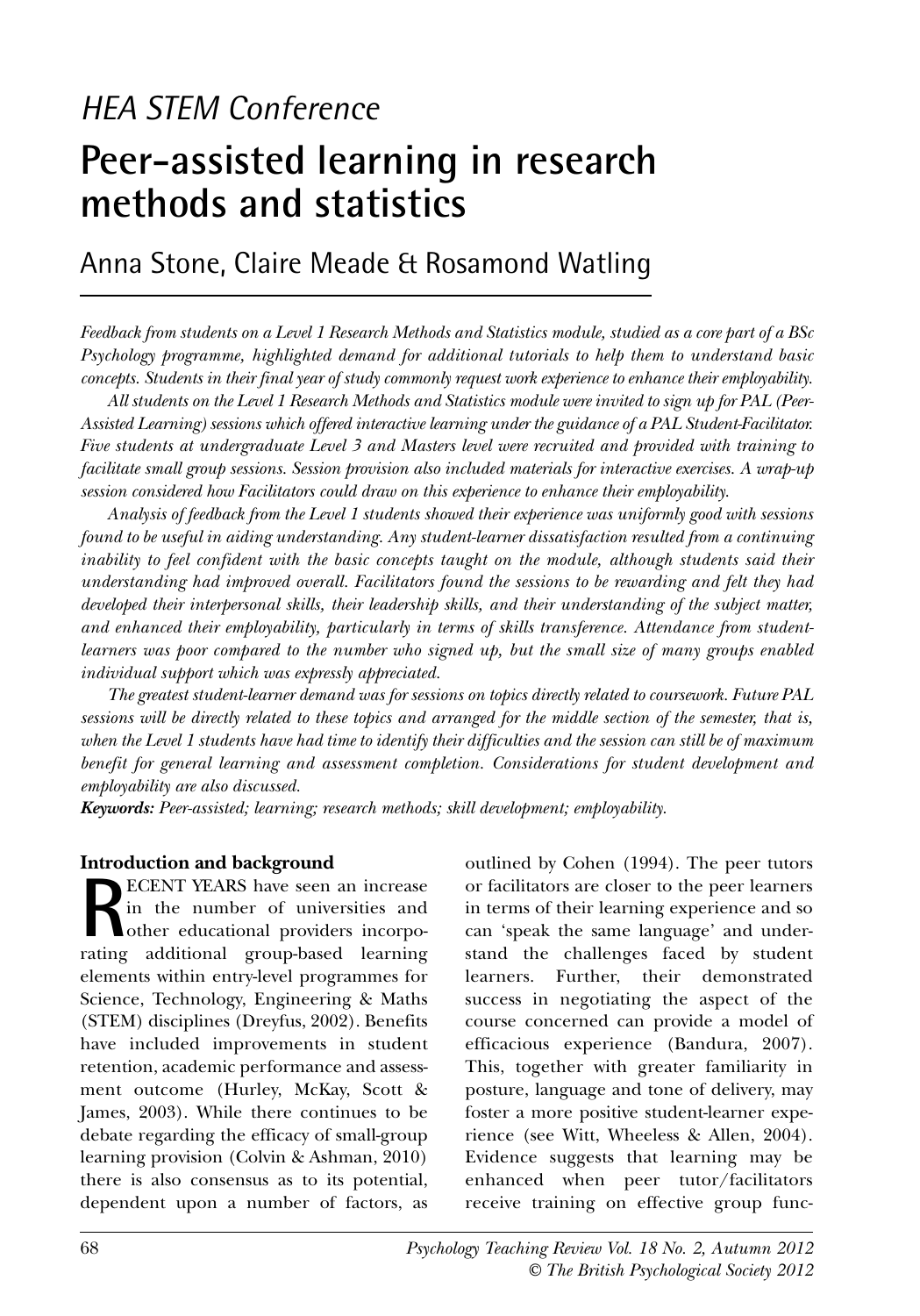tioning. For peer tutor/facilitators the process can facilitate both personal development (Maheady 1998) and foster transferable skills (Topping, 2005).

Here, the students at Level 1 of the BSc Psychology programme delivered module feedback which indicated a disparity between the demands of degree-level study and that at UK Secondary level, reflected in their expectations and performance. Research Methods is, in addition, an unfamiliar subject for many students prior to attending university. This highlighted the need for additional Research Methods learning support among Level 1 students. Peer-assisted learning (PAL) offered the opportunity to meet this need and to enable Level 3 and M-level students to develop their employability and their transferable skills. A PAL programme was developed to reflect the content and requirements of Research Methods material at Level 1, with peer-assistance provided by Level 3 and M-level students who themselves had previously studied Research Methods at Level 1.

# **Methodology and process**

## *Participants, recruitment and training*

The learners were Level 1 students taking the Research Methods module as part of their BSc Psychology programme. Of 350 students registered on the module, 120 selfselected to participate in PAL sessions by signing up during RM classes in the first three weeks of the semester. Students were allocated to their preferred topics as far as possible depending upon the constraints of capacity and of session timetabling.

Five student facilitators (PAL-facilitators) were recruited by making announcements in lectures and posting advertisements on information screens and online student notice boards. Applicants were asked to complete an application form, with attendant role description and person specification, before being selected to attend a standardised two-person interview panel. The important factors in selecting applicants were communication skills, both at group and individual level, and response to scenarios concerning candidates own Research Methods experience and student queries. All aspects of the application and interview process were developed and conducted in accordance with university practice and following consultation with Human Resources department. Two other recruited facilitators were unable to take up the role post-selection interview, citing availability and personal difficulties.

A one-day training event for PAL-facilitators addressed the role of the facilitator, running sessions, managing boundaries, and responding to queries. The day included group exercises and discussions and was supplemented by a dedicated *Facilitator Handbook*.

# *Materials*

Previous student feedback on the module included repeated requests for additional support regarding key subject topics. These were the topics chosen for the PAL sessions: data management and the use of statistical software (SPSSFW), concepts of statistical significance and experimental validity, specific inferential analyses (correlation and Chi-square), and how to write-up a research study (Lab Report). A maximum of two topic-specific sessions were offered to each Level 1 RM student during academic semester A and a total of 22 topic-specific sessions were provided via the scheme. Session groups were limited to 12 students, in order to enable effective facilitation and maximise learner benefit.

Sessions were designed around interactive exercises tailored to small groups with a summary of the relevant topic offered for revision if required. Within these, scope was also provided for a degree of both topical discussion and facilitator intervention. The materials were developed by module teaching staff.

# *The PAL Scheme process*

The scheme overall was developed and administered by the module leader and 2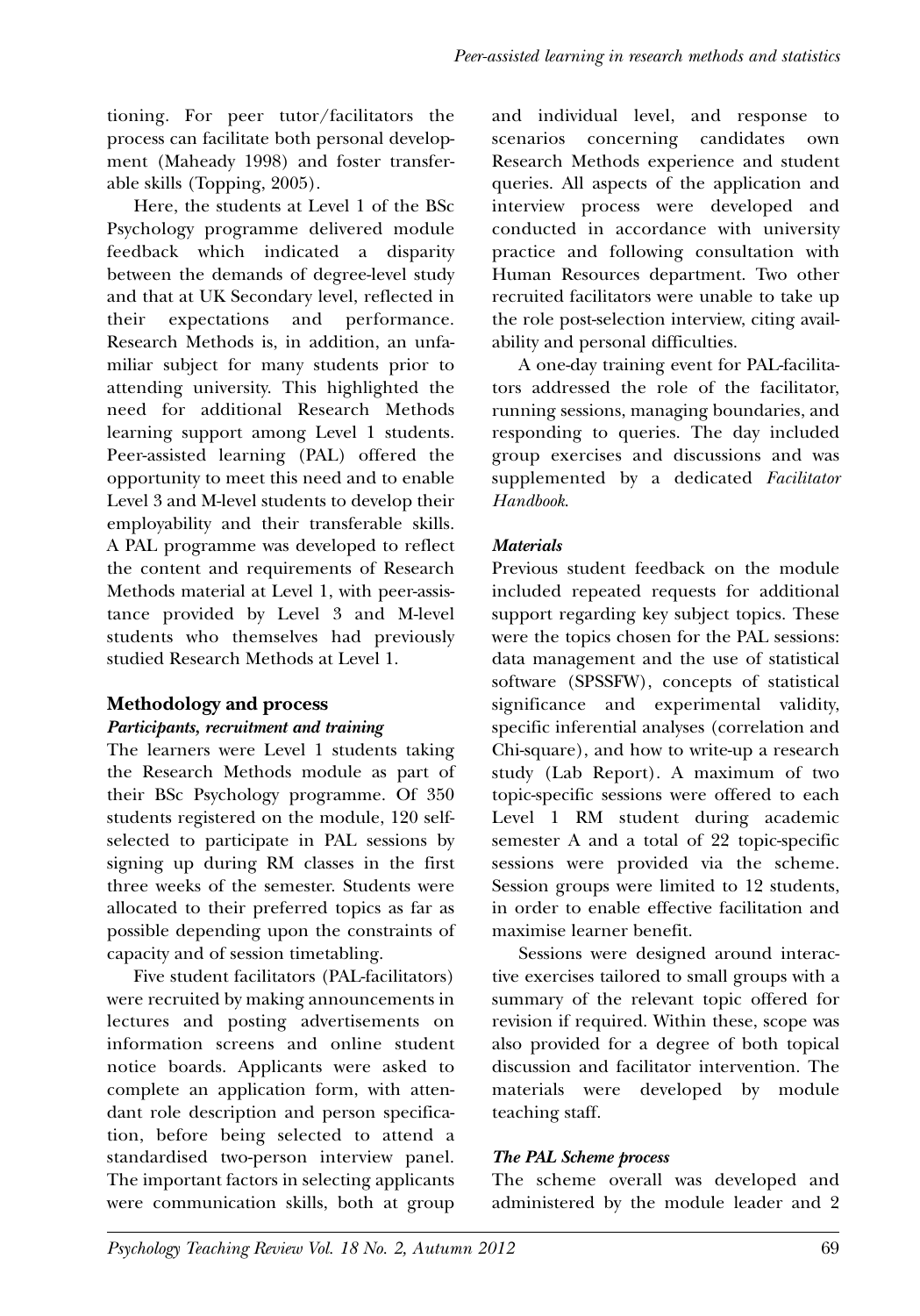other members of the module teaching staff. The major tasks included the designation of topics for PAL sessions, the development of materials for the PAL sessions, the recruitment of PAL facilitators, the development and implementation of Facilitator training and support, and the evaluation of the scheme by both PAL-learners and PAL-facilitators.

The initial plan was to run sessions for two hours, to incorporate general RM discussion and topic-related learning, but this had to be reduced to one hour combining the two elements. This change was necessitated by the relative excess of learner demand over facilitator availability. In fact, some sessions were facilitated by module teaching staff in order to meet Level 1 student demand.

Level 1 students were allocated to sessions on their preferred topics and then contacted by email by the scheme administrators, as well as posting session listings online. Attendance was monitored by registers taken at session outset. While the PAL sessions were running a designated member of the PAL support team was available on site for additional support and student referral if required.

Evaluation of PAL-learner experience was obtained via an anonymous session feedback form with questions about the usefulness of the session, its impact on learning, subject understanding and confidence levels, as well as whether students would attend further sessions or recommend them to others.

Responses were measured using a five-point Likert scale, with options ranging from *'not at all'* to *'very much'*. This also included scope for individual comments and suggestions. Informed consent for the collection and use of participant feedback was obtained prior to data collection.

Facilitators were asked to complete anonymous evaluation forms and also a short reflective report after each session to encourage them to reflect on their experience and on the skills they were developing. A wrap-up lunch explored ways in which their role could be applied in further academic and employment settings.

# **Findings and outcome**

Examination of session registers showed relatively low levels of attendance (*N*=42), just 35 per cent of that indicated by initial sign-up response. Of those students attending, 85 per cent provided feedback, and of these, 20 students gave additional responses to the questionnaire. All responses were included for analysis.

The data presented in Table 1 and Figure 1 show the PAL sessions to have been perceived overwhelmingly as beneficial. Over 80 per cent of respondents found the sessions had helped their understanding of Research Methods, with 60 per cent stating sessions had done so a lot. Equally, over 85 per cent of respondents stated they would recommend the sessions to others, with more than 55 per cent stating they would do

| Response item                                                                 | Mean | SD.  | Max |
|-------------------------------------------------------------------------------|------|------|-----|
| How useful did you find the sessions?                                         | 4.11 | 0.89 | 5   |
| How much have the sessions helped your learning on this module?               | 4.03 | 0.91 | 5   |
| How much have the sessions improved your confidence on this module?           | 3.78 | 0.90 | 5   |
| How much do you think your understanding of research methods<br>has improved? | 3.57 | 0.95 | 5   |
| Would you recommend these sessions to another student?                        | 4.39 | 0.80 | 5   |
| Would you have attended more sessions if they had been offered?               | 4.69 | 0.62 | 5   |

**Table 1: The results of the learner evaluations.**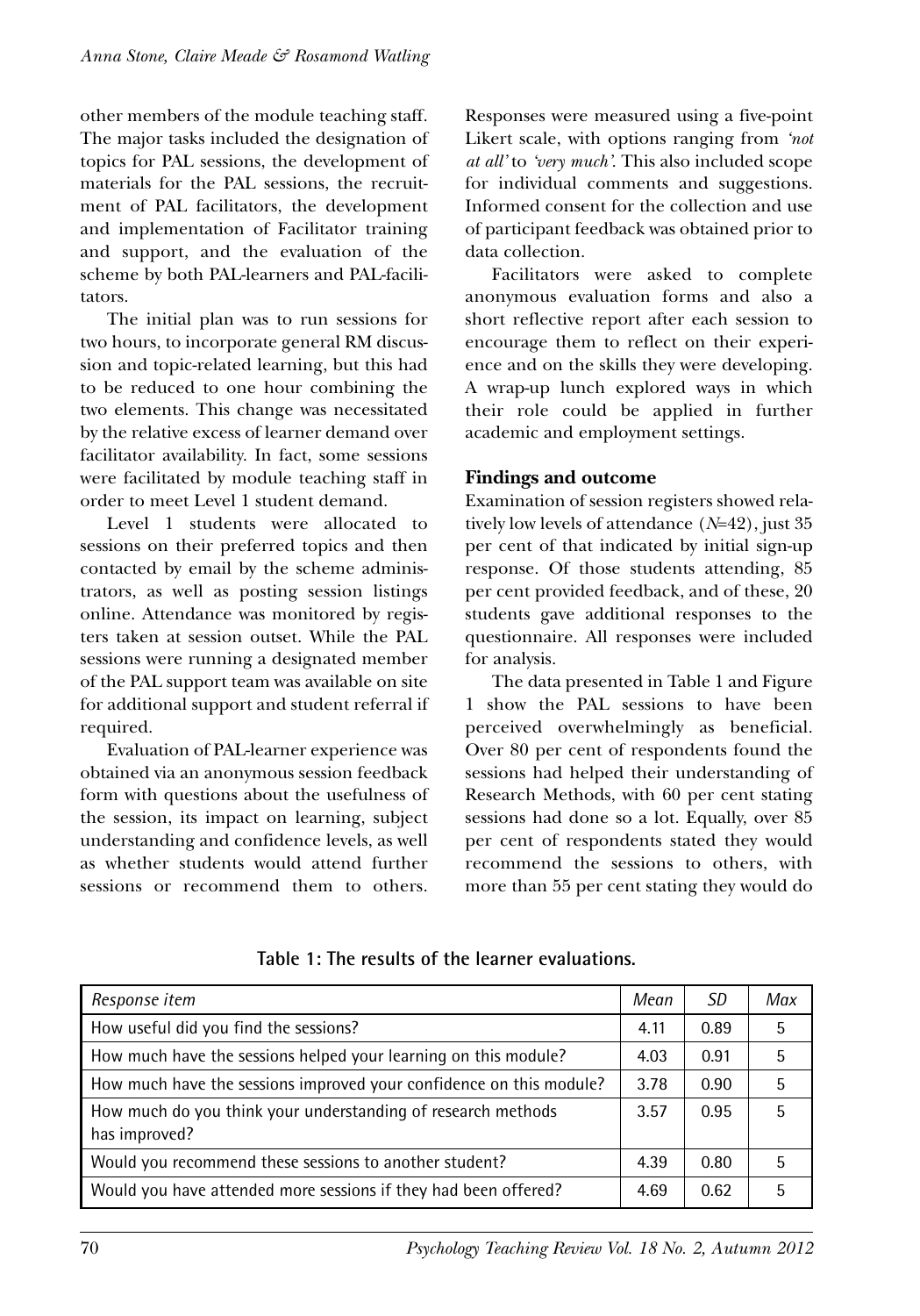

**Figure 1: Learner evaluations (maximum=5).**

so very much. All respondents stated they would like more sessions, with over 75 per cent saying they would like more sessions very much. It is also very encouraging to see the high mean response to the question about recommending the sessions to another student.

It is interesting that the highest mean response, 4.69, was given to the question of interest in further sessions, and the lowest mean response, 3.57, was given to the question regarding improved understanding. This might suggest that students felt the need for more of these sessions. Indeed 50 per cent of those who only found the sessions 'somewhat' useful would still very much attend more if these were offered.

The scheme overall, including operation processes were also subject to a reflective review by the project team, the outcome of which was considered in conjunction with student feedback.

Since the sessions were optional a comparison of module achievement between those students who did and did not attend PAL sessions would be confounded by the voluntary nature of attendance. For example, it is quite likely that those students with the weakest understanding of research methods would have been most likely to attend. This is not of crucial concern given that the primary rationale for this intervention was student support for learners and employability for facilitators rather than specifically enhanced performance or assessment outcome. The primary intention was to enhance student experience and facilitate engagement (e.g. Congos & Schoeps, 1998).

# **Discussion and future directions** *Student Learner experience*

For those attending the sessions the emergent experience was a worthwhile one, indicating that participation positively impacted on both levels of confidence and understanding of research methods. This does confirm the observation that the lack of exposure to statistical methods prior to university study has a negative impact on performance at Level 1.

Given the positive feedback from those who did attend, and the expressed levels of interest, it is puzzling that so many students did not attend the sessions to which they were invited. One possible explanation is that students were mainly interested in session content that maps directly to aspects of assessment, and latter sessions were timetabled after the assessment submission deadline; these sessions were particularly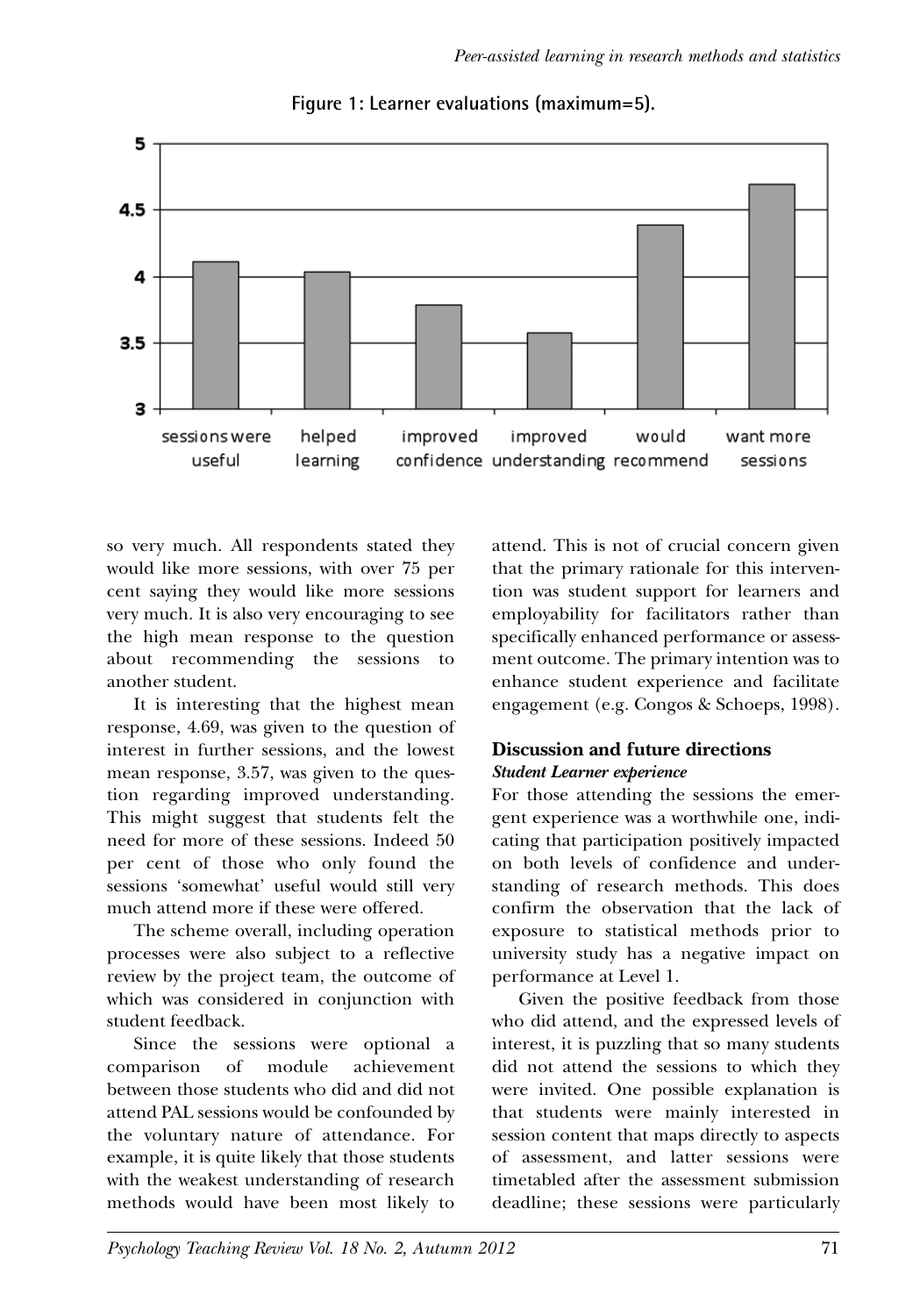poorly attended. A second possible explanation is that the sessions were all optional. Students may easily express interest in an additional class but when the time comes round pressure of other work may prevent them from attending. It is interesting to note that other projects introducing peer-assisted learning to a science course have also found poor attendance from student learners (e.g. Hughes, 2011). This author suggested including the peer-assisted learning sessions in the standard course programme, advertised during registration, and we plan to do the same next year.

This will be addressed in the future by using the positive learner-evaluations to promote the scheme in future years. The sessions will be focused on topics directly relevant to assessments and will be provided in a timely fashion to assist students with their coursework and exam preparation.

## *Facilitator development*

Looking at the Facilitator Session Reports and the direct feedback obtained at the wrap-up session, the facilitators all felt that their experience had been both positive and useful. Although the level of facilitator experience, and related confidence, varied within the group prior to their sessions, all subsequently reported instances within sessions that had been managed successfully. These ranged from attendance issues to topical queries and the need for referral elsewhere. Developmentally, facilitators reported an increase in perceived confidence, and interpersonal, communication and leadership skills. This is consistent with the large-scale study of undergraduate student peer educators in the US by Wawrzynski, LoConte and Straker (2011) in which the peer educators benefitted from developing their intrapersonal and interpersonal skills. Similar to the present study, 40 per cent of their students peer educators were motivated by a desire to develop employability skills.

One key aim of the concluding session for facilitators was to ensure the experience gained through PAL could be transferred to other career and development situations. During the session students were shown how this could be applied to an interview process, when making applications as well as in general experience. What was striking was the lack of awareness as to the transferable nature of the skill and knowledge students had already obtained in studying for a psychology degree, as well as those from the PAL process. Consequently, in highlighting the potential for this, the final session for facilitators, incorporating the award of Certificates, was particularly productive. Indeed, two facilitators expressed an interest in presenting the PAL scheme at conference, and in facilitating PAL in the future.

It is somewhat disappointing that the expressed desire for development opportunity among Level 3 students was not reflected in the volume of facilitator applications. This will be addressed in future by including recruitment to the PAL scheme in the Level 3 induction sessions and within employability activities. Direct presentations will be made to students rather than relying on notice boards and online announcements. The PAL facilitators were all quite unsure of their abilities to lead a learning session before the training day, and while it is good to note that they felt much more confident afterwards, it seems likely that some students might be more encouraged to apply in future if the application process were to be simplified with the emphasis on supporting PAL facilitators.